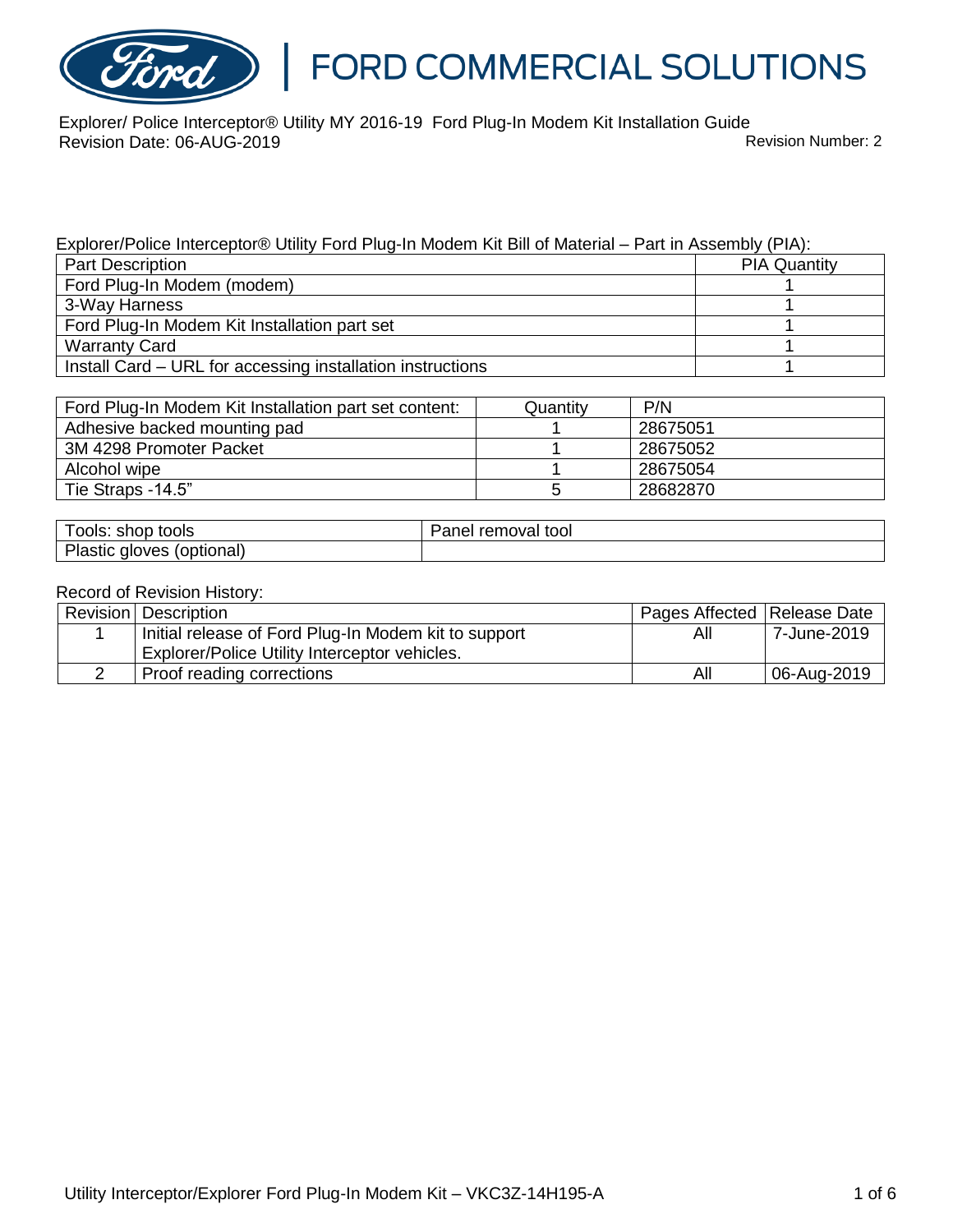# FORD COMMERCIAL SOLUTIONS

Explorer/ Police Interceptor® Utility MY 2016-19 Ford Plug-In Modem Kit Installation Guide Revision Date: 06-AUG-2019 **Revision Date: 06-AUG-2019** 

#### **Ford Plug-In Modem Kit – Content**



#### **Ford Plug-In Modem Kit – Installation Procedure**

- Read the installation procedure thoroughly before proceeding; modem location and orientation are critical to cellular/GPS connectivity and the kit's overall performance.
- Run standard vehicle diagnostics to check if any codes are set before the Ford Plug-In Modem installation. Repair vehicle if necessary before proceeding.
- Refer to Ford Workshop Manual Instructions for vehicle disassemble and reassemble instructions. All torque values are 1.5Nm+/-0.2Nm (13.3In-Lbs+/-1.8In-Lbs) unless otherwise specified in workshop manual or in these instructions.
- Set all fasteners aside for reassembly.
- Ensure the ignition switch is off, engine is off, and all accessories are off remove key from ignition and set aside.
- The Electronic Serial Number (ESN) located on the top of the Modem and the outside of the Ford Plug-In Modem Kit box is required to validate proper installation. **Tip:** Take a picture or record the ESN for use later

#### $\bullet$

#### **1. Vehicle Disassembly**

- 1.1 Remove the instrument panel (IP) side trim panel to access the Ford Plug-In Modem mounting position and the harness routing.
	- Open left hand (LH) driver door.
		- o Remove left hand (LH) IP side trim panel.



1.2 Disconnect the vehicle harness electrical connector from the Gateway Module A (GWM) (also known as: Smart Data Link Connector for the harness installation (Ignition must be off including all accessories off.)



- The GWM is located slightly to the left and below the steering wheel.
- The GWM is attached to the knee panel bracket in the driver knee zone.
	- o Disconnect vehicle harness electrical connector.

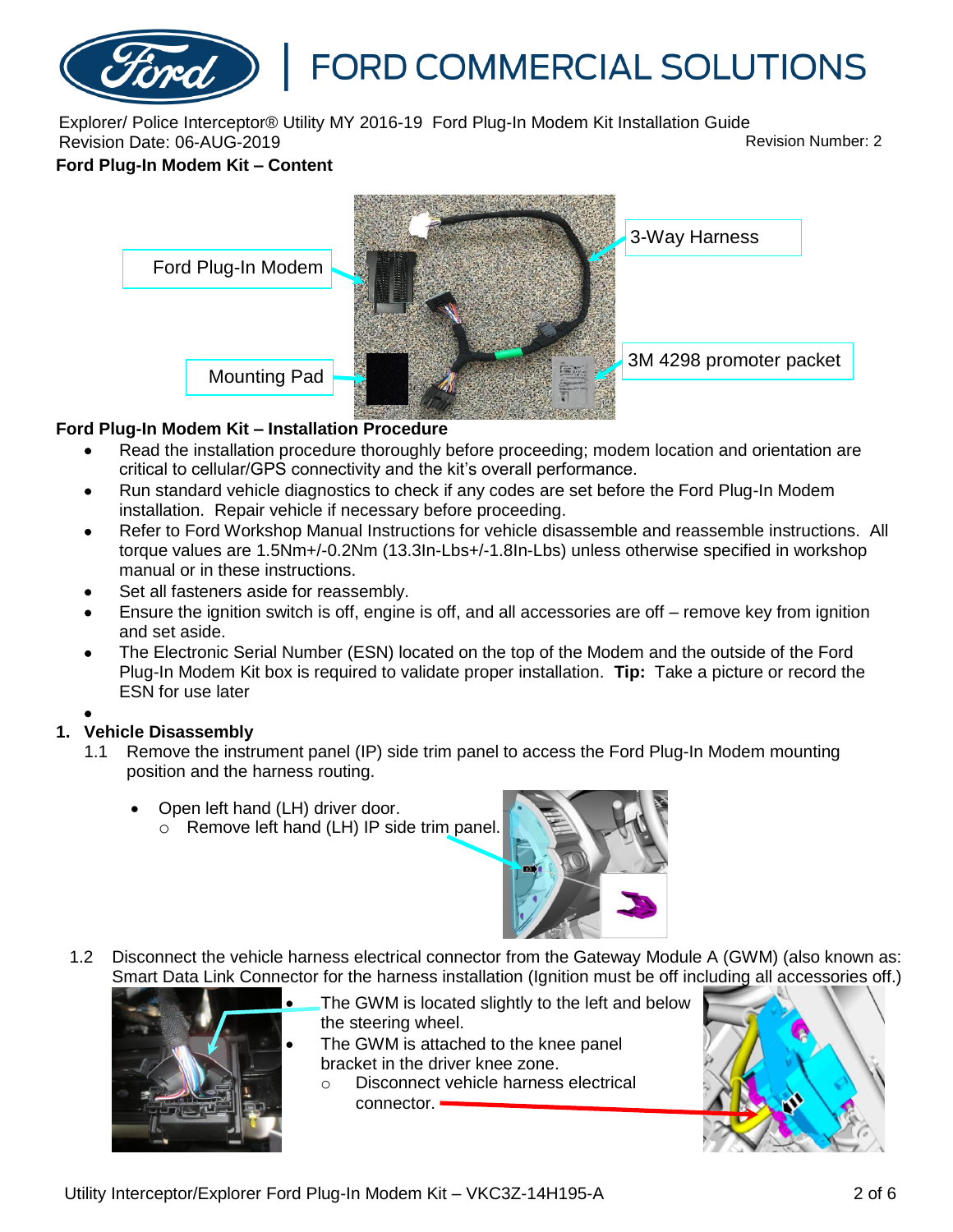

Explorer/ Police Interceptor® Utility MY 2016-19 Ford Plug-In Modem Kit Installation Guide Revision Date: 06-AUG-2019 Revision Number: 2

#### **2. Vehicle Preparation**

- 2.1 Inspect the Ford Plug-In Modem's mounting location for surface prep.
	- 2.1.1 The modem's mounting location is below the headlamp switch (highlighted next.) Access the location through the LH side trim panel opening. Visually inspect the surface to ensure it is free of any contaminants.



Surface prep: the mounting surface is highlighted in the pictures to left; the surface should be clean and dry.

 Clean the surface area slightly larger than the mounting pad with the isopropyl alcohol wipe provided before applying the 3M promoter.

#### 2.2 Promoter application instructions

The kit contains a 3M 4298 promoter packet and an adhesive backed mounting pad for mounting the Ford Plug-In Modem. (Please follow the 3M application instructions included in the next step to prepare the mounting surface for the mounting pad.)

3M 4298 packet contains an applicator sponge soaking in promoter liquid - the liquid contents of the packet should be used as soon as possible after opening.



3M 4298 Application instructions - Hold the packet upright and avoid squeezing the packet. The packet can be opened by tearing across the packet at the notches. This will expose the sponge applicator. Do not remove the sponge or squeeze a freshly opened packet to prevent spillage. Handling the bottom section of the packet should enable application of 3M adhesion promoter 4298 with no mess. Apply a thin, uniform coating to the bonding surface, using the minimum amount that will fully coat the surface. A wet coating thickness of 0.002 inch or less is recommended. Apply promoter to areas that will be fully covered with adhesive side of mounting pad. Although drying times may vary due to temperature and/or humidity, a drying time of 30 to 90 seconds is typically indicative of this thickness. The promoter should be dry before applying pad. Reference: 3M. "Adhesion Promoter 4298 for Professional Market Applications." 3M Multimedia, March-2003. Web. 22-July-2014 **[http://multimedia.3m.com/mws/mediawebserver?mwsId=SSSSSufSevTsZxtUNY\\_G5xfSevUqevTSevTSev](http://multimedia.3m.com/mws/mediawebserver?mwsId=SSSSSufSevTsZxtUNY_G5xfSevUqevTSevTSevTSeSSSSSS--) [TSeSSSSSS--](http://multimedia.3m.com/mws/mediawebserver?mwsId=SSSSSufSevTsZxtUNY_G5xfSevUqevTSevTSevTSeSSSSSS--).**

- 2.3 Application of promoter to the mounting surface.
	- 2.3.1 Apply a thin coating of promoter to the cleaned surface highlighted area pictured above in the surface prep section.
- 2.4 Application of the mounting pad on the prepared surface.

Note: the promoter must be dry before applying the mounting pad: dry time is 30 to 90 seconds and not more than one hour. Make sure the surface remains free from contaminants prior to pad application.

• Remove the clear plastic from the adhesive backing on pad and apply the pad to the prepared surface; use picture to the right as a guide. Firmly rub pad, removing any air bubbles trapped under it to ensure good adhesion to the surface contour.

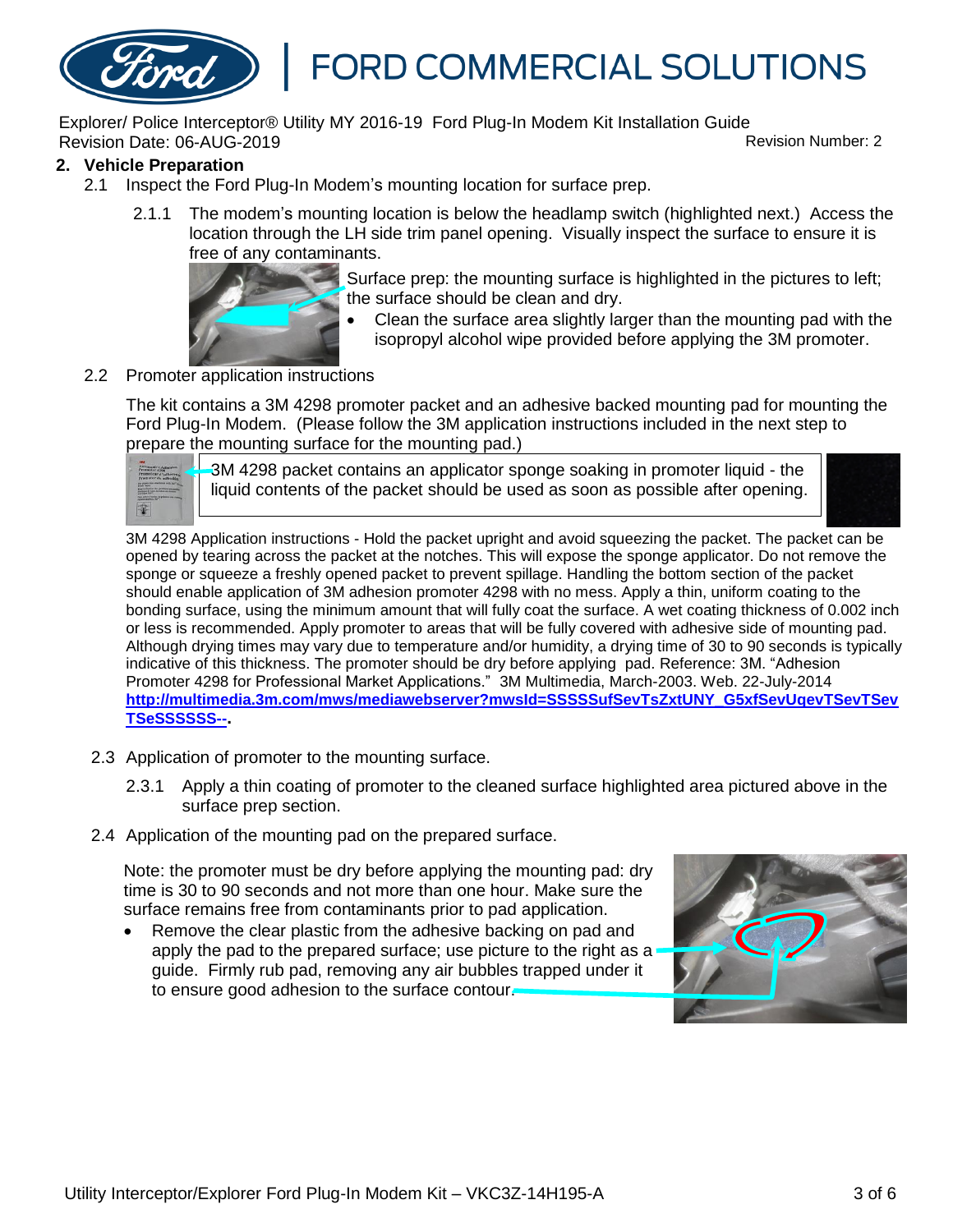Explorer/ Police Interceptor® Utility MY 2016-19 Ford Plug-In Modem Kit Installation Guide Revision Date: 06-AUG-2019 Revision Number: 2

#### **3. Ford Plug-In Modem Kit 3-Way Harness Routing and Connections**

3-Way Harness:

- Ford Plug-In Modem (modem) Connector
- Smart Data Link Connector (SDLC) **Connectors** 
	- o SDLC female connector
	- o SDLC male connector
- 3.1 The 3-Way harness is installed in the driver side foot well from the GWM up to the mounting surface.
	- 3.1.1 Install the 3-Way harness.
		- Connect the SDLC female connector to the GWM.
		- Connect the SDLC male connector to the vehicle harness electrical connector disconnected from the GWM earlier.
		- Route the harness modem connector through the IP to mounting location below the headlamp switch.

**Note:** Connections to the GWM and vehicle harness are **critical.** Please insure secure connection before performing an ignition on and engine start.

- o Connect the harness modem connector to the Ford Plug-In Modem.
- o Secure modem and harness modem connector with tie strap (see pictures below.)
	- Position the tie strap on the labeled surface of modem with the strap's head at the edge of the harness modem connector.

Wrap the free end of the tie strap around the modem and through the center of the connector withoutpinching wires.

The modem has a status LED used to check connectivity. The two key colors/significance are:

- White modem has power.
- Blinking green modem is receiving and transmitting vehicle data. (Requires engine start.)

**Note**: If the LED does not light up check each harness connection

#### **4. Ford Plug-In Modem Installation**

The Ford Plug-In Modem has two strips of dual lock attached to the modem case; the dual lock<sup>ss</sup> side attaches to the mounting pad; maintain separation between dual lock and mounting pad until modem is in its final position. (Use a slip of paper to assist with separation.)

- 4.1 Install the Ford Plug-In Modem.
	- Position the modem above the mounting pad.
	- Fasten the modem to the loop with the harness routed downwards towards the foot well of the vehicle.
		- o Press modem against mount and wiggle modem down into pad.











**FORD COMMERCIAL SOLUTIONS** 

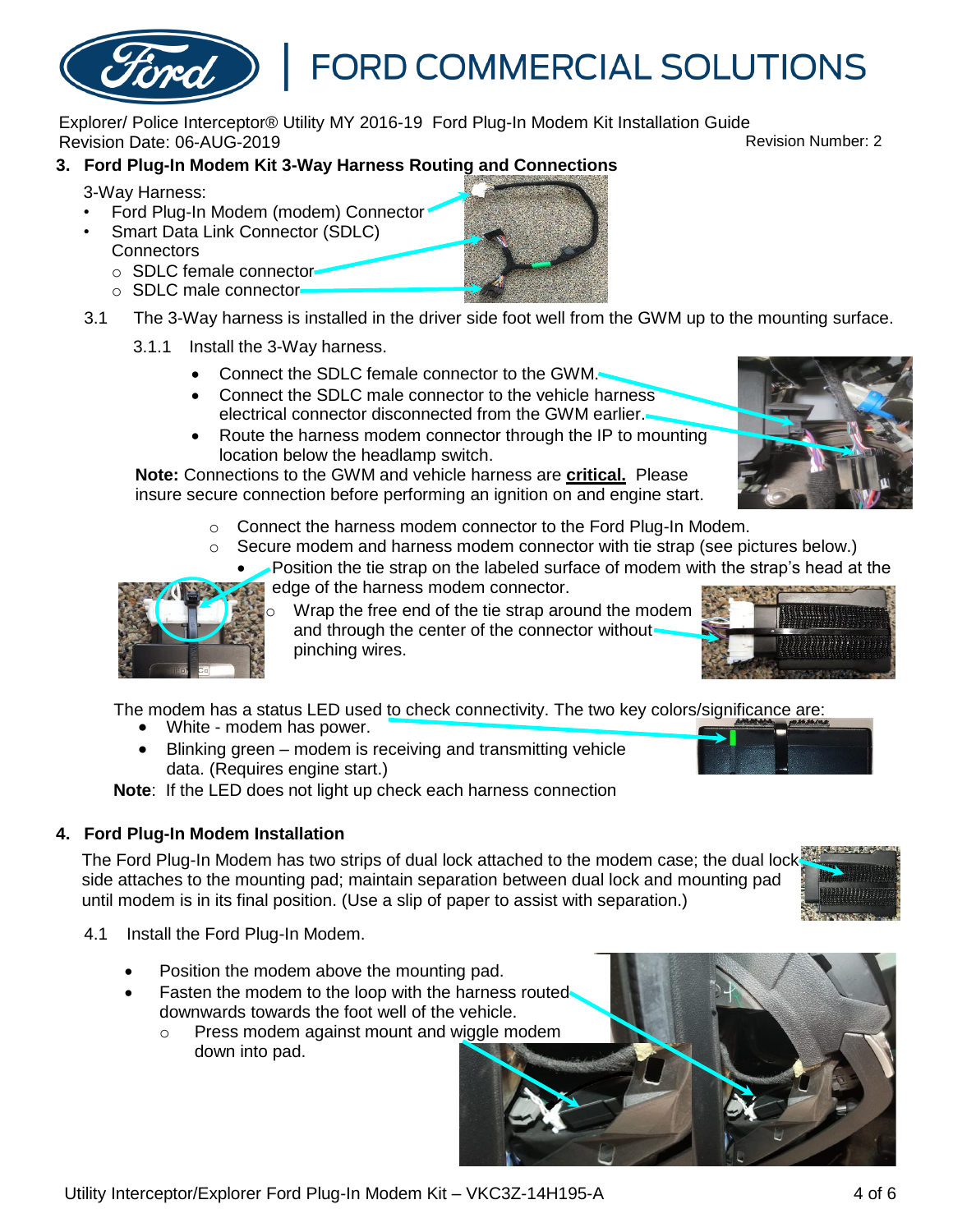## FORD COMMERCIAL SOLUTIONS

Explorer/ Police Interceptor® Utility MY 2016-19 Ford Plug-In Modem Kit Installation Guide Revision Date: 06-AUG-2019 Revision Number: 2

#### **5. Ford Plug-In Modem Validation Process**

Validation of proper installation and confirmation that the Ford Plug-in Modem is receiving and transmitting data depends on both GPS and cellular network strength.

- To complete validation technicians will need access to the internet and the VIN and the Plug-in Modem ESN. The Plug-in Modem ESN is located on top of the Modem
- Finally, validation requires that the vehicle to be keyed on. If the vehicle has been off for more than 15 minutes, please complete step 5.2 before attempting validation
- 5.1 Insert the key into the ignition.
- 5.2 Start the engine.
	- Turn the ignition on,
	- Start the engine,
	- Run engine for 30 seconds, and
	- Turn the ignition to "Off". Wait up to 15 minutes with engine off before restarting (Modem vehicle configurations are down loaded in modem light sleep mode)
- 5.3 Access validation website: <https://cdvt.ford.com/>
- 5.4 Input VIN and ESN. If installation validation is successful, the website return screen will display all green indicators. Proceed to Step 5.7
- 5.5 If validation was not successful, please follow the following steps in order:
	- Step 1: Wait 30 seconds, re-enter the required information and submit again, if successful proceed to Step 5.7
	- Step 2: Verify that all of the electrical connector connections are fully inserted and secure. Follow the validation steps again beginning at Step 5.2, if successful proceed to Step 5.7
	- Step 3: If the plug-in modem has power and the modem display has a blinking green light, please ensure that the vehicle is in a location where its GPS location can be determined and there is a strong cellular signal. Turn the vehicle on and let it run for an extended period (5-7 minutes) before turning it off. Follow the validation steps beginning at Step 5.4, if successful proceed to Step 5.7
- 5.6 Remove the Ford Plug-in Modem Kit hardware and install a new Ford Plug-in Modem Kit (modem and 3-way harness). Begin the validation process again at Step 5.2 and/or contact the Ford Commercial Solutions Business Center at the phone number listed on the Warranty Card
- 5.7 Run standard vehicle diagnostics to check if any codes were set during the Ford Plug-In Modem Kit installation. If there are no codes, proceed to next section, if there are codes, clear and retest. If codes remain after retest, make the required vehicle repairs, clear codes, and retest. Repeat until retest produces no codes.

#### **6. Installation Review, Vehicle Reassembly, and Completion**

6.1 Verify that the 3-Way harness is clear of all moving components and the foot zone.